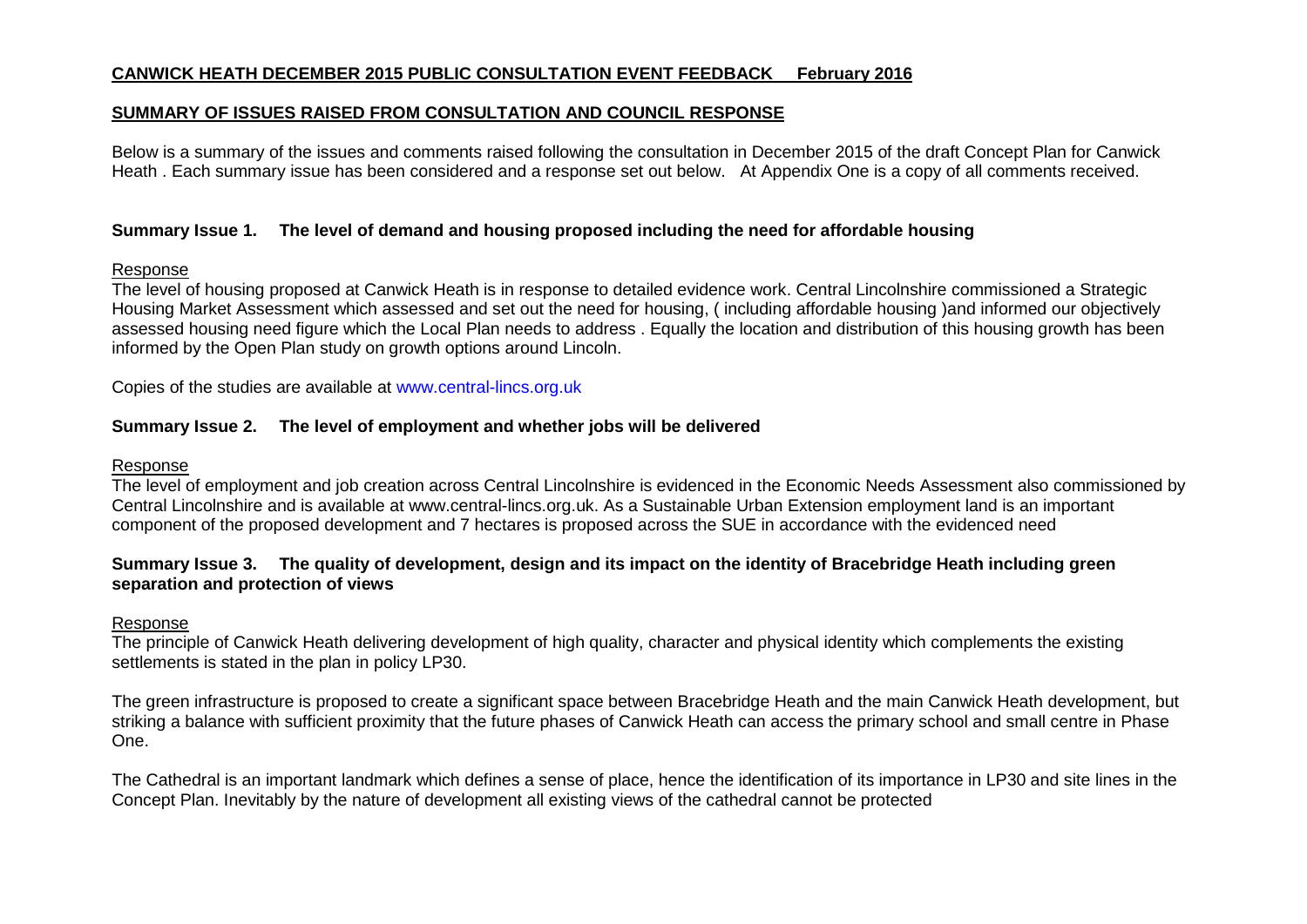The Linden scheme for 120 homes, which is consented subject to signing a Section 106 has been designed with the relationship with the green separation in mind. Homes will front onto and overlook the green space with the intention of forming an edge to Bracebridge Heath and creating a stronger link between the open space and the village, and improving surveillance and accessibility to the space.

### **Summary Issue 4. Impact on ecology including hedgerows and species**

#### Response

Ecology is an important consideration, particularly on developments of this scale. An initial survey of the site has been undertaken and more detailed specific assessments will be undertaken to accompany planning applications as they come forward.

### **Summary Issue 5. Loss of higher quality agricultural land**

#### Response

The loss of the best and most versatile agricultural land is considered in the Local Plan. Whilst there is a desire to minimalise its loss, there is an inevitable tension between the need for agricultural land and the need for more homes in sustainable locations. This has to be balanced through the plan process.

#### **Summary Issue 6. Road and public transport capacity and need for improvements**

#### Response

High level transport modelling which identifies the impacts of growth on the Lincoln area have been undertaken and a transport assessment, specifically of the impacts that Canwick Heath will have are underway. Detailed traffic assessments will also be undertaken by developers on specific planning applications as they come forward. There is also recognition of the importance of encouraging non-vehicular movement as set out in the Plan and policy LP28 and LP30.

### **Summary Issue 7. The location of the primary school and current school capacity**

#### Response

The location of the primary school has been considered in consultation with the Education Authority and discussed with the existing primary school. The proposed location is to facilitate its early delivery in the first phase of development, to alleviate the pressure on places within the existing school as soon as possible. Similar to the B1188 the function and form of Canwick Avenue as a road which will provide access to the primary school, will change as Canwick Heath is developed. A more detailed site plan will inform future applications setting out how the Primary school will be accessed

### **Summary Issue 8. The need for health provision**

#### Response

The potential for inclusion of health centre as part of a district centre is noted in the Local Plan and there is an ongoing liaison with the Clinical Commission Groups about the exact form and location of provision going forward.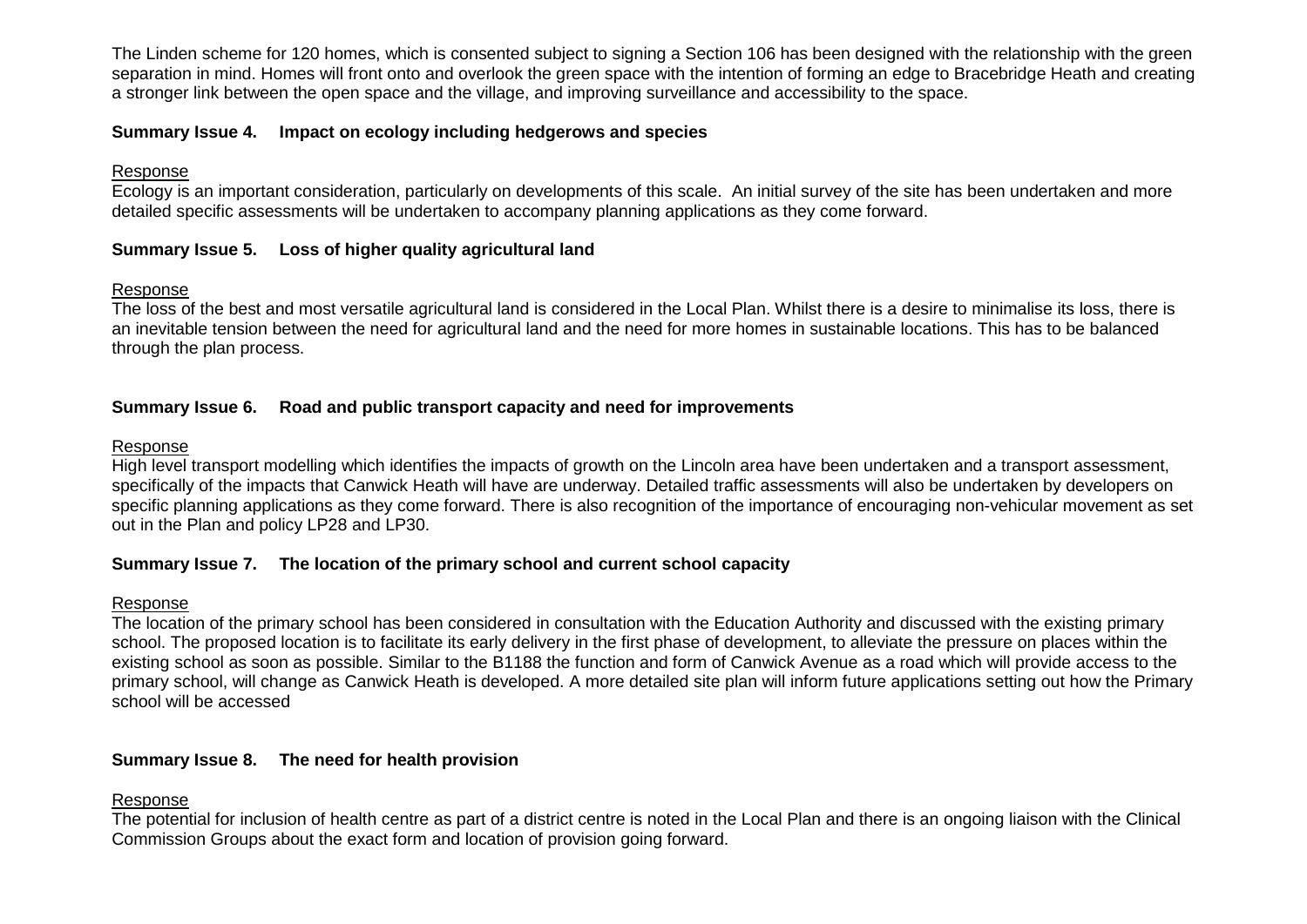## **Summary Issue 9. Drainage and sewerage capacity**

### Response

Developments of this scale will meet their legal and policy requirements around flooding and drainage. Early discussions between Lincolnshire County Council, the lead drainage authority and the site promoter are taking place in order to plan for Sustainable Urban Drainage systems within the development. Detailed technical assessments will be undertaken in the future.

### **Summary Issue 10. Need to ensure non vehicle movements are maximised including dual use paths and cycle ways**

### Response

This is noted and Policy LP30 in the Local Plan requires Canwick Heath to provide strong connectivity including safe, quality and effective pedestrian and cycling links. It set out at high level in the Concept Plan, but will be amended to show cycle and pedestrian route proposals more clearly.

### **Summary Issue. 11 Location of district / neighbourhood centres and the relationship to the road**

### Response

The North Eastern Neighbourhood / District centre is proposed in the concept plan either side of the B1188. This is intentional to promote an appropriately scaled but vibrant and accessible shopping and services area. Whilst the B1188 will still be a route into Lincoln its 'character' will ultimately change and the speed limit will be reduced.

### **Summary Issue 12. Loss of allotments and need for more**

### Response

Allotments are noted as a potential land use at LP28 (g). The need for more allotments can be considered as part of open space / green infrastructure and considered as part of the detailed proposals.

### **Summary Issue 13. Potential to expand existing recreation ground and provision of improvements to existing facilities**

### Response

Location comment noted and will be proposed as a revision to the Concept Plan. The proposal improvements to lighting, safety etc. would not form part of the concept plan but can be used to inform future discussions with developers at detailed application.

### **Summary Issue 14. Radon Gas**

### Response

The need for mitigation of radon gas would be assessed and delivered as part of a detailed planning application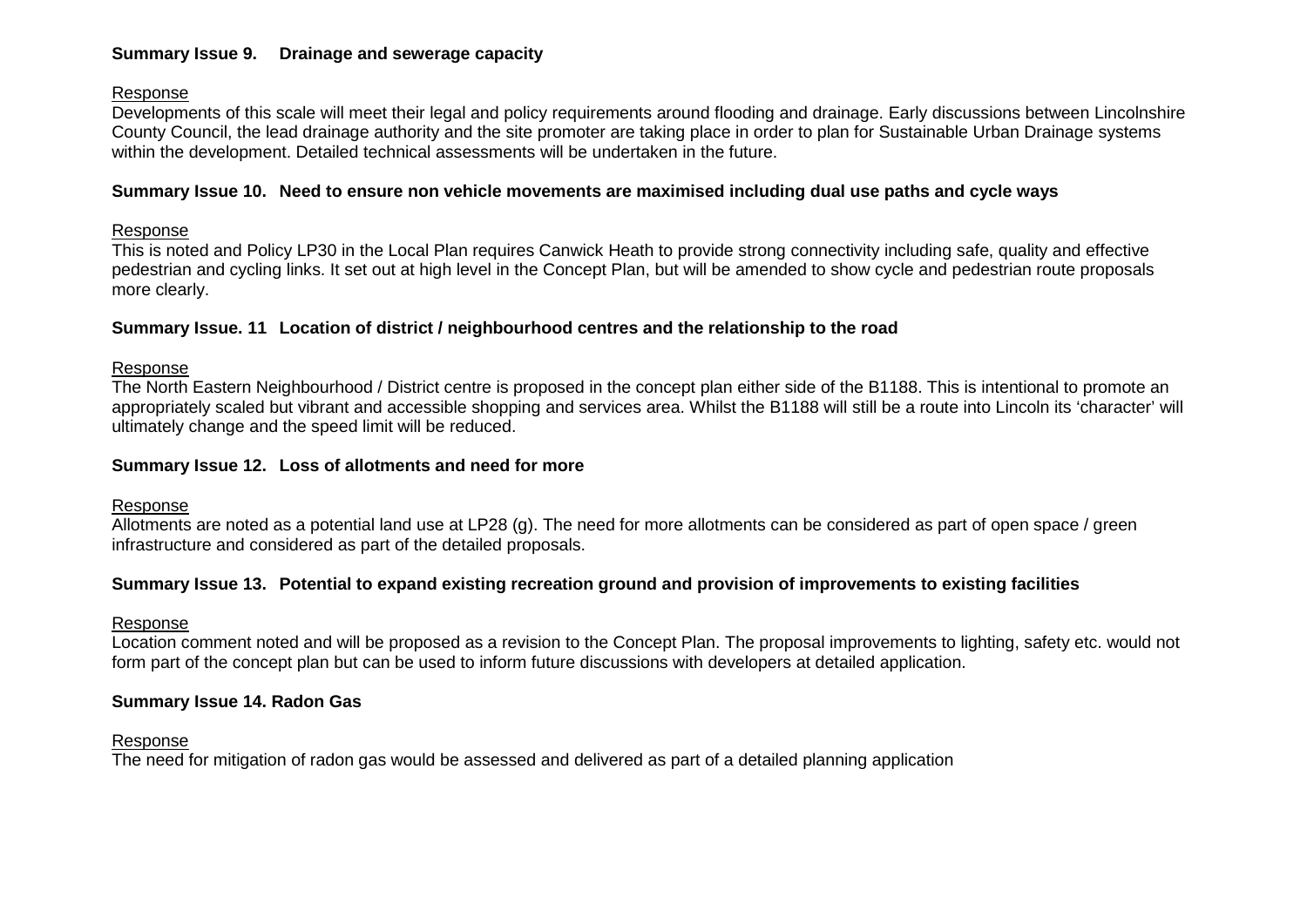# **Appendix One CONSTULTEE RESPONSES RECEIVED**

#### **Response 1**

Hello Housing strategy team

Thank you for the opportunity to comment on the draft Sth East Quadrant Sustainable Urban Development

# General comment:

Road infrastructure in central Lincoln is not good, and any residential development will add strain to it through additional commuter traffic. I note the potential park and ride sites to mitigate this and that the development is reliant on the eastern bypass. However, the development should not forget existing infrastructure. The recent pinch point improvements to Canwick Hill have eased traffic congestion. Flow could be further increased if future development allowed for tidal traffic flow from the junction of Canwick Avenue down Canwick hill to the end of the recent pinch point widening. This would allow better between the city and the proposed bypass. There should also be liaison with Lincoln City council as to their proposal to close part of the high street to through traffic between St Mary's street and Tentercroft Street. The proposal will only move traffic onto the already congested Pelham Bridge, and cause congestion to back up north and south from this location. A form of agreement that the proposed high street closure should not go ahead should be secured.

### Phase 1:

I agree with the general location of phase 1. However, I feel the school and local centre are in the wrong place. The existing school in the village is already oversubscribed. At the time of this consultation houses are reaching completion in the St John's village development. Planning permission has been granted for 120 further housing units for land off Canwick Avenue and Westminster Drive. The additional residents housed in these properties will further strain local school resources. Therefore the school should be located to serve both the existing community as well as those proposed. The school and main access should be directly off the north side of Canwick Avenue to allow this; in the approximate location of the access road on the plans. As there is already general strain on schooling in the village and Lincoln in general, the school should be one of the first things constructed.

I realise the plan is indicative and education lies with the County Council but I believe that the existing school governor's ambitions are to:

- 1. Retain the existing primary school location but change it to an infant school.
- 2. Develop a junior school within the area identified for phase 1

Logically that means the schools would serve different age children from the same families; and both should serve the whole village. They should therefore be as close together as possible to allow safe and convenient walking between the two schools.

In its current location, the proposed phase 1 local centre is more accurately described as a 'local edge'. It should also be located immediately north of Canwick Avenue, opposite the existing housing and adjacent to where I believe the proposed new school should be located. Villagers already comment that Bracebridge Heath feels like two villages separated by the A15. Putting both the school and local centre in a location that serves existing and proposed housing will act as a central draw to try to prevent that separation further developing. It is assumed that appropriate pedestrian crossing facilities will be part of the development. Also in order to mitigate the existing 'two village' feel, consideration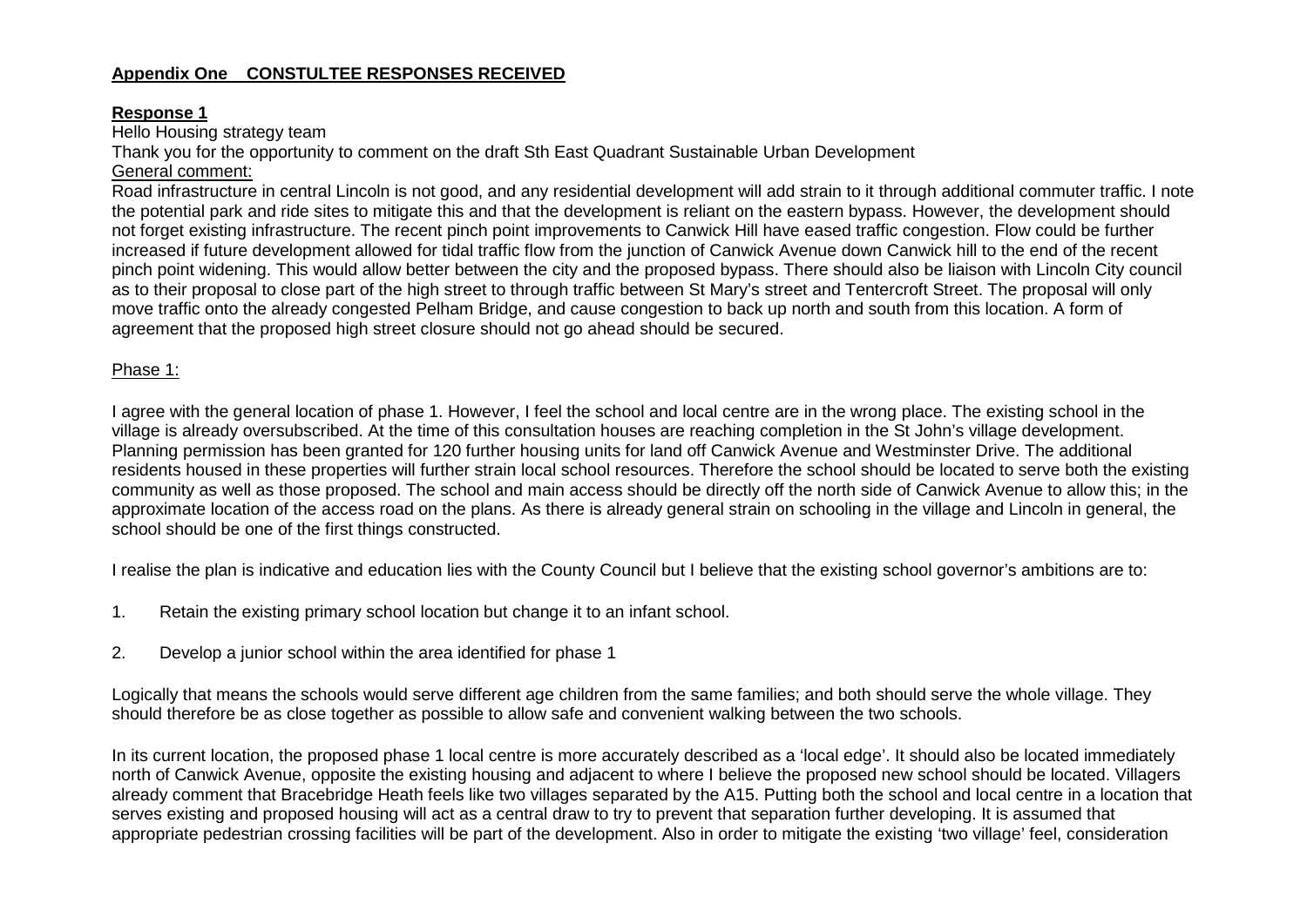should be given to providing additional pedestrian crossing(s) across the A15. E.g. between Dorothy and Main Avenues to provide safer and easier access to the existing recreation ground for those living south west of the A15.

Any development to increase the population is likely to increase the use of the existing recreation ground. Therefore simple improvements such as street lighting to improve safety and potentially public toilets to serve its users should be incorporated within it.

With regard to the south common extension park, I agree with there being a larger green area. Naturally it would have more people to serve. However, the phase 2 development should be partly moved into the proposed common extension area. The reduction in the size of common extension from moving phase 2 should be incorporated into the Bracebridge heath buffer. That would mean the buffer, section 1-1 in the framework plan, would become larger and more accessible to existing residents of Bracebridge Heath as well as serving the proposed Canwick Heath community. As initially proposed the common extension is only likely to have convenient access for residents of phase 2.

I have no comments beyond phase 2 at present but may comment as more detailed proposals occur closer to construction time.

### **Response 2**

Many thanks for the chance to view and discuss the draft plans. In many ways it was good to see green areas kept as a way to divide the zones and facilities being proposed are needed already.

I liked the idea of sightlines for landmarks and hopefully some investment in recreational areas. This proposal does not impact views over fields directly for myself, I write this as a resident and user of the local area.

### **The size and scale of the proposals is just too great for the infrastructure.**

The road systems in this area are already at saturation/ breaking point. There are no real proposals to address this and it was made clear that there is no money for major structural engineering projects, the problem will always be getting into and out of Lincoln Centre. The Eastern Bypass if it does get completed in single carriage way form will never take any real load from this traffic other than bring more traffic onto the approach roads.

There is already a very large expansion underway in Bracebridge Heath and also development in Branston and Waddington areas which will already but extra pressure on the village facilities. Primary school and Medical facilities. It would be wise to have included the expected load on the local roads and infrastructure before developing this plan without any real consideration being put into increasing any Infrastructure. In Summary

### Road Infrastructure

The local road infrastructure is already heavily congested for many hours of the day. There is no "alternative" routes into the City centre. This is an important route to the Hospital and also for emergency services attending outlying villages and the busy trunk roads.

Adding the much needed schools and trading would break the infrastructure, even without the additional loads from 1000s of residential properties.

### **Large scale road improvements are required before any of these plans could even be considered**.

### Drainage and environmental

The area has challenging geology. Very High risk of Radon in most areas proposed for development, while measures can be built in. Covering the area with tarmac/ concrete removes area where the Radon can naturally escape with minimal impact and increases levels elsewhere. Drainage of surface water can be a problem and there is no proposal/ consideration about the impacts of removing the large areas of the ledge where water can be absorbed and (as my 12 year old daughter pointed out) that can be held and used by the vegetation/ soil of the current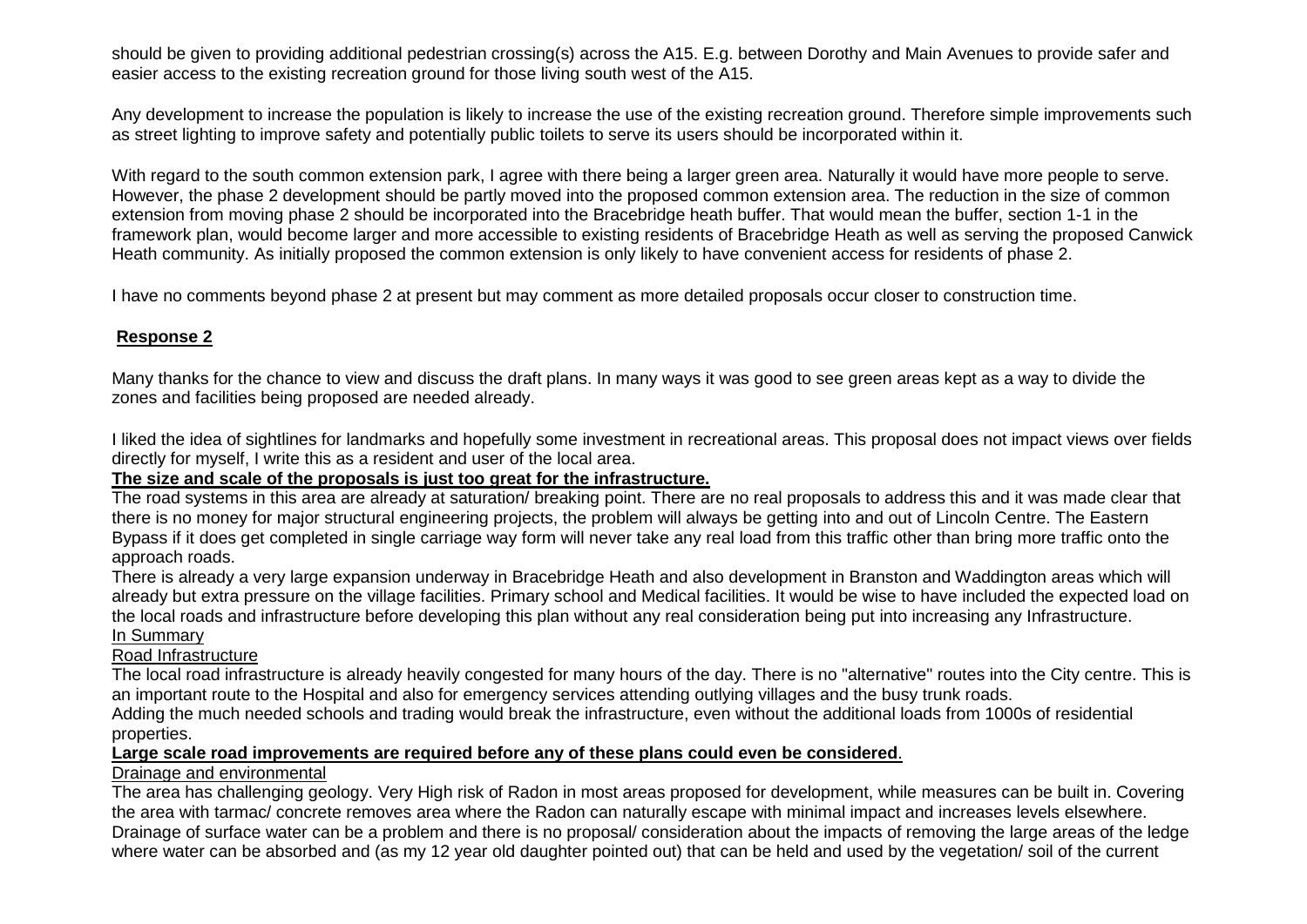farmland. South park area already floods and I understand that this water has been traced back to the Bracebridge Heath area during survey work on the old hospital, due to the rock type in this area.

Foul water and sewerage from such massive development requires new facilities to carry and process there is no easy access to this and local facilities would need to cope or expansion or new build be considered. Current developments rely on soakaways and vacuum sewerage systems.

The area between Bracebridge Heath and Lincoln listed as Phase 1 should be left as a green barrier and minimal development focused on the east of the area around the wedge between villages such as that proposed in later phases

South of the existing village would be much more suitable and could also support the outlying villages without increasing traffic on the main Lincoln commuter and school routes.

### Public transport proposals

The area of the South East quadrant, has no easy access to rail services and the topology of the land (BIG HILL!) does not lend itself to cycle routes into/ out of Lincoln and it was fairly clear there is no room to expand the current Canwick hill road to accommodate additional Bus or traffic lanes.

There was a proposal to "Prioritise bus Traffic" but it is unclear how this can be done on a single carriageway that is slow moving and backed up for several hundred meters for several hours of the day with existing loads.

The main traffic pull is to Schools, LSST on Cross o'cliff and for people working in Lincoln. The larger expansion of employer areas Whisby/ Teal park, are on the wrong side of Lincoln to make either the Eastern Bypass or Park and ride systems effective or suitable for commuting traffic, which is what this development will be providing.

### Existing demand

There is little evidence to support a great demand in this area. There are already developments underway that have had mixed take up and building seems to have slowed until demand increases. There are already 300+ properties planned without any planned infrastructure clauses. If the need for more affordable housing is a driver for development than the infrastructure WILL NOT support this type of resident.

While there may be a need for Housing in Lincoln, it would be better to provide it nearer existing transport routes.

Access to the A46 or A17 Newark Nottingham. Access to the A1 or access north of Lincoln for Humberside and the planned expansion of Hemswell business park.

I understand the scheme would progress alongside and only on completion of the Eastern bypass, however it really is not viable until a southern bypass is being considered.

I do see the benefit of the expansion of the business park to the south of the village (town!) and everyone agrees that the existing Bracebridge Heath village needs a larger or second Primary school.

I hope some of this makes sense and may highlight some issues that North Kesteven may not be fully aware of. It does look very attractive on the map to "Extend" into the green and brown bits, but they are green for a reason and without them the whole area becomes less economically viable for developers and more problematic for N-Kesteven.

# **Response 3**

Both my wife and myself object vehemently to the proposed housing developments between BH and Canwick and urge the Council to look elsewhere. The proposal would rob the village of its semi-rural character and the special 'green strip' that now exists between Lincoln and 'the village'. It would rob us of delightful and protected views to the Cathedral and the great variety of wildlife that inhabit the proposed development. I have recorded 37 different varieties of bird, some relatively rare, 3 different species of bat, and many mammal species including hares and deer. If the proposed development progresses I will seek the assistance of the RSPB, and The LWT to assist my objection to the proposals.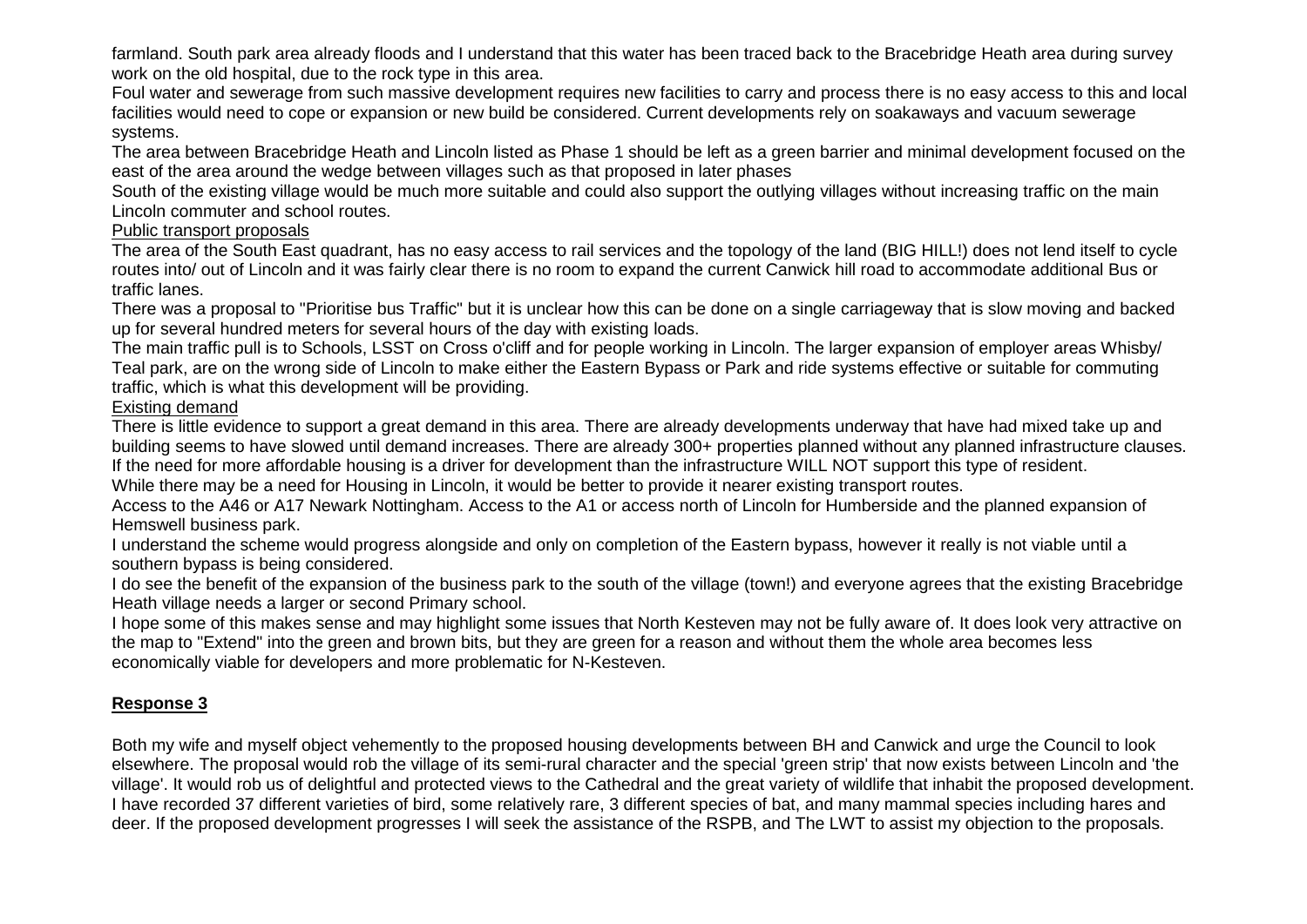While the National Government seeks new housing, there is no evidence that such a large proportionate increase in housing is in any way justified in any reasonable projection of local increase in population as stipulated in the Localism Act. The effective destruction of the local semi-rural environment can only be seen as planning vandalism exacerbated by the true lack of infrastructure. Roads into Lincoln locally are already overcrowded, schooling, medical and social care services, library and social and recreational services would need to expand exponentially and before residential development to meet basic requirements. The proposals seem to meet the profit needs of potential housing developers and therefore the easy fix financial temptation of the planning department as opposed to a more thoughtful and creative solution to their challengers. Please try a more intelligent solution that reflects your training rather than a a quick fix.

# **Response 4**

I would like to express my concern for the amount of new houses proposed around the Village of Bracebridge Heath, I say Village but sadly this will not be the case if the plans go ahead. Like most villages in our county and country we are up against large developers so for Bracebridge Heath this will mean extra volume of traffic not only from the proposed new houses in the village but also along the cliff edge which will need to come through here to get into Lincoln, we will become a car park into the City. While I understand the need for new housing, the amount proposed is excessive for Lincoln, where are jobs. I will look back and say Bracebridge Heath was once a nice place to live,

# **Response 5**

- A fundamental requirement would be to upgrade the B1188 to four lanes from bypass to city extending the Canwick Road four lanes.
- A district heating system linked to a local energy from waste plant serving the new build.
- Broadband infrastructure of more than BT e.g. Virgin.
- Street lights to be LED.
- Consideration of pre-fabricated build instead of bricks and mortar.
- Rainwater harvesting and solar panels installed on every house to reduce infrastructure impact on services.

# **Response 6**

The proposed development by "Linden?" using access via Westminster Drive is outside the Bracebridge Heath parish boundary. The outline plans displayed at the consultation yesterday shows a green wedge beyond this development – but I think that the wedge should be alongside the hedge which has been established for as long – as the parish boundary – that it is an important haven for wildlife, which will also have access to the agricultural to the east of it. To hem it in on both sides by housing will deny the hedge the sunlight that it, and its inhabitants need to thrive, and expose it to the risk of destruction by householders who often prefer fences and flowers, are unsympathetic to its history and will probably cut it back/destroy the current continuous length and kill the wildlife habitat. If the proposed 'green wedge' is adjacent to the parish boundary hedge, these risks are removed.

- 1. Alternatively, the proposed primary school should be placed against this hedge and abutting the green wedge on its eastern side. To site the school on the northern side of Canwick Avenue, means that the majority of pupils will have to cross this very busy road at peak times, creating a new bottle neck in addition to those already in existence (the St John's Academy crossing does significantly add to the traffic problems there – to deliberately create a new problem seems silly).
- 2. Alternative. Additional allotments could be sited adjacent to this important hedge boundary to allow local people to have space to grow food as many gardens are tiny – and where houses have been built on the footprints of the St John's Hospital buildings – there is no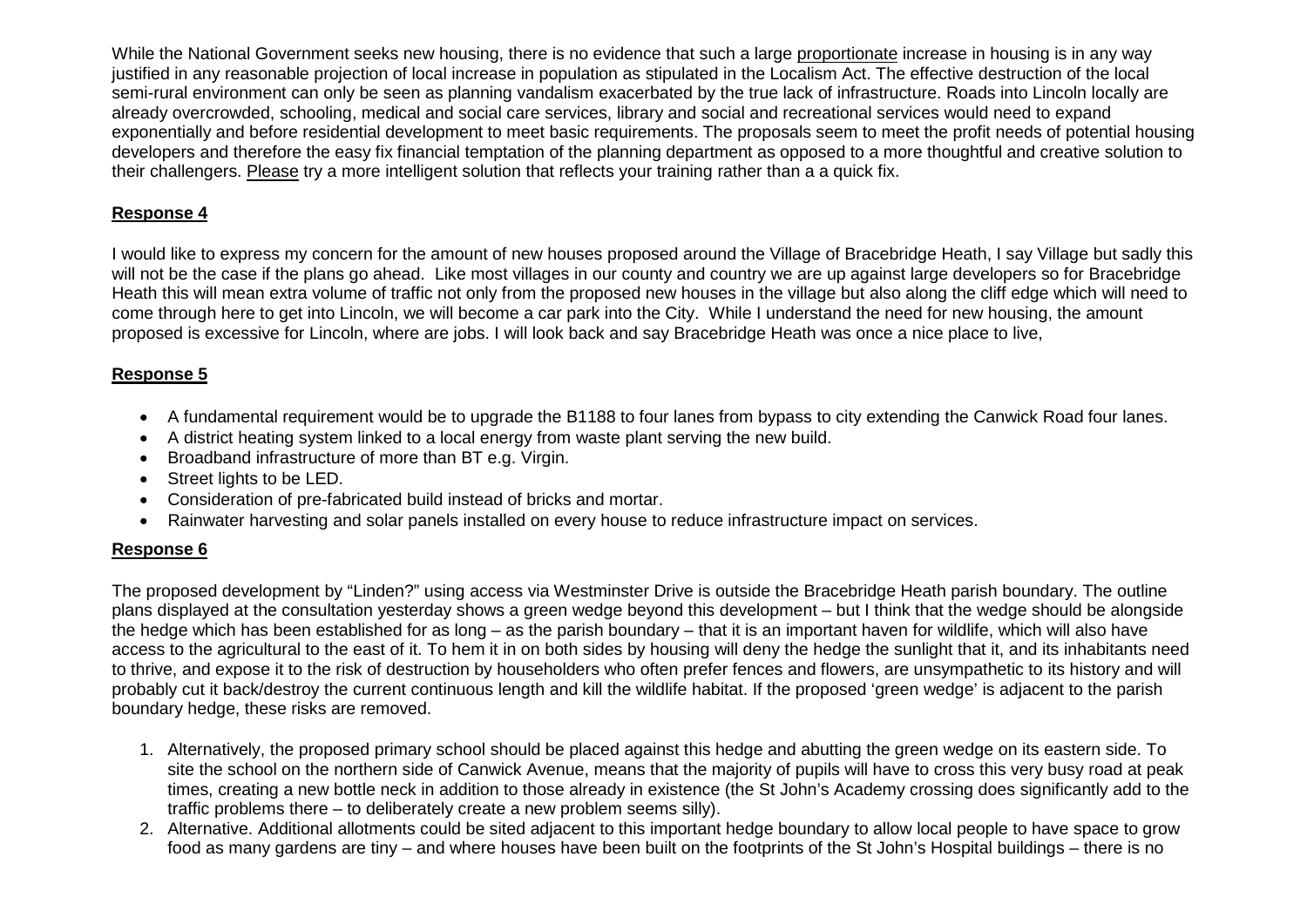depth to the soil – just hard foundations and rubble. There has been a loss of allotments at the site now used for the Bomber Command Memorial, and as this is further developed with teaching facilities etc., there will possibly be even fewer available in future. The agricultural land to the east of the boundary hedge is of good quality and would then still be put to productive use. I think that Linden Homes application should be refused.

People need a sense of 'place' to which they can relate and feel that they belong to that community. To create one big sprawl is counterproductive to this very human need.

The playing field and pavilion – which belong to Bracebridge Heath, are already pushed over the boundary into Canwick by previous development – where big firms wanted to build the maximum housing on the land that was at that time available. This should not pre-empt a decision and a respect for the wishes of the residents of Bracebridge Heath to maintain a clear boundary between settlements – that would continue to give the feel of a "village community".

I applaud the intention to create a new secondary school – at a later stage of development of the "new village of CANWICK HEATH". Health infrastructure also needs to be addressed – not just buildings – but staffing – which is a very real problem. I have stayed with the Cliff villages Medical Practice – but am told that Bracebridge Heath Surgery is struggling to find staff.

Will the water supplied be enough to support all these projected buildings? We are on the dry side of the UK. When Rutland Water was created it was described as "water laid out to dry". The pipeline to Bracebridge Heath reservoir struggles to deliver during drought conditions. Sewerage can also be a problem – will all this quadrant expect to connect to a point on the existing system, halfway down Cross O'Cliff Hill?? The result will be a very messy overload – especially as the system serving the St John's Village site may be overloaded by the time that build/redevelopment is complete.

The general policy in the past has been not to build on better quality agricultural land – so the focus of CANWICK HEATH should be to the easterly lower value land and should be properly planned to a new village entity – with its own character and facilities – even if a primary school is initially shared with the eastern edges of Bracebridge Heath.

Planning should ensure that existing facilities in Bracebridge Heath are not overloaded because a builder has "gone bust" rather than honour the commitments to provide extra facilities – or money toward them.

I realise that this push to build is politically inspired – and stems in part, from the pressure of immigration (while our indigenous young people head to Australia and Canada – which helps to make the net immigration figures look better). However, effectively increasing the population of Bracebridge Heath by adding further at its edges, will result in the loss of the community spirit and sense of identity that is so much valued by those who live here.

### **Response from Parish Council**

Some bullet points on the view of the Council as discussed at the last Council meeting:-

- Transport must be a regular bus service running through Bracebridge Heath and Canwick.
- Sight lines retain sight lines for the spire and cathedral must be protected.
- District Centre should be on one side of the road not separated by the main road.
- Village identity separation must be maintained by the green wedges.
- Should start when the eastern bypass started.
- Land next to the Recreation Ground must be used to extend the recreation ground not be used for commercial. Further allotments needed
- Should be a mix of dwelling type to included bungalows for a mixed community
- Could properties for veterans be included, near Bomber Command
- Super surgery / health centre to be included which should include dentist provision